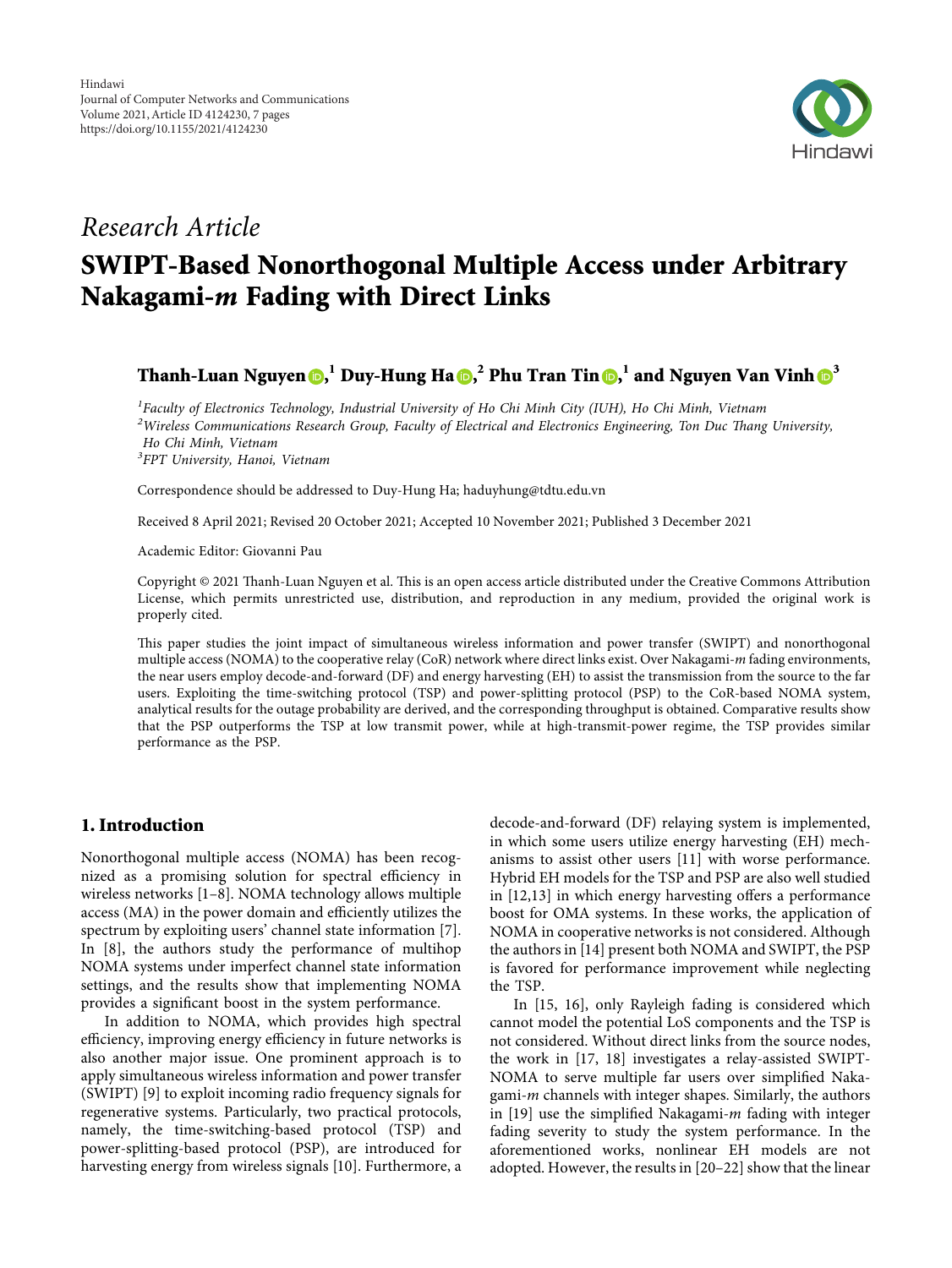<span id="page-1-0"></span>EH model can be applied for performance analysis while retaining mathematical tractability compared to the nonlinear counterpart.

In this paper, unlike most works, generalized Nakagami*m* fading is considered for the SWIPT-based NOMA where the shape factors take arbitrary values. Subsequently, one can adjust *m* to capture various line-of-sight and non-line-ofsight fading channels [[23, 24](#page-6-0)]. Furthermore, the results can be considered as approximations for the emerging techniques, e.g., satellite-terrestrial communication [\[25\]](#page-6-0), underwater acoustic communication [\[26\]](#page-6-0), and reconfigurable intelligent surfaces. Particularly, for delay-sensitive applications, the outage probability (OP) and throughput given fixed transmission rates are studied. Analytical results for the aforementioned metrics, unlike many existing papers, are provided in compact closed forms.

The rest of this paper is organized as follows. In Section 2, we present the cooperative NOMA system and energy harvesting protocols. Performance analysis for the TSP and PSP is also presented in Section 2. Monte Carlo simulations are then presented in Section [3](#page-3-0) to validate our analysis and provide practical insights. Finally, we conclude our paper in Section [4](#page-3-0).

## **2. Materials and Methods**

*2.1. System Model.* As presented in Figure 1, the cooperative NOMA system consists of a single source node (*S*) an EHenabled relay user  $(U_1)$ , which can perform both EH and relay-based operations, and a low link strength user  $(U_2)$ . In practice, S can be a base station in cellular network while *U*<sup>1</sup> and  $U_2$  can be cell-center and cell-center users, respectively. In this paper, all channels are assumed to be block-fading, in which the channel states remain unchanged during a specific transmission block but vary independently from one block to another, following the Nakagami-*m* fading model. In addition, we consider that  $U_1$  is an energy-constraint user and requires EH operations to support the relay transmission from *S* to *U*<sup>2</sup> using the decode-and-forward (DF) strategy.

*2.2. Time-Switching Protocol (TSP).* In Figure [2\(a\),](#page-2-0) the TSP is adopted at the relay user  $U_1$  over a certain of block time  $T$ , in which  $\alpha$ ,  $\alpha \in [0, 1]$  specifies the proportion of block time for EH from the source signal. Then,  $(1 - \alpha)T$  block time is equally divided for direct transmission, i.e.,  $S \rightarrow U_1, U_2$ , and relay transmission, i.e.,  $U_1 \longrightarrow U_2$ . Assuming that  $U_1$  is a buffer-free user, all the harvested energy is utilized by this user to assist  $U_2$ .

$$
P_1 = P_S \frac{|h_1|^2}{d_1^{\mu}} \frac{2\alpha \eta}{1 - \alpha},
$$
 (1)

where  $\eta \in [0, 1]$  specifies the EH efficiency, varying upon the designed circuitry.

Subsequently, the source *S* transmits a superimposed signal  $x = \sqrt{\rho_1 x_1} + \sqrt{\rho_2 x_2}$ , in which  $x_1$  and  $x_2$  are the desired unit-energy signal for user  $U_1$  and  $U_2$ , respectively, and  $\rho_i$  denotes the power allocation for  $U_i$ , where  $0 \le \rho_1 \le \rho_2 \le 1$ 



-- Cooperative Transmission

FIGURE 1: The SWIPT-based NOMA system.

and  $\rho_1 + \rho_2 = 1$  according to the NOMA principle [\[1](#page-5-0)–[6](#page-5-0)]. Accordingly, the received signal-to-interference-plus-noise ratio (SINR) at  $U_1$  and  $U_2$  to detect  $x_2$  is given by

$$
\gamma_{2 \to 1} = \frac{\rho_2 \beta_1}{\rho_1 \beta_1 + 1},
$$
  
\n
$$
\gamma_2 = \frac{\rho_2 \beta_2}{\rho_1 \beta_2 + 1},
$$
\n(2)

respectively, in which  $\beta_1 = P_s |h_1|^2 / d_1^{\mu} \sigma_1^2$ and  $\beta_2 = P_s |h_2|^2 / d_2^{\mu} \sigma_2^2$ . At *U*<sub>1</sub>, if the interference signal *x*<sub>2</sub> is correctly decoded, it then performs successive interference cancellation (SIC) to further detect its own information. Subsequently, the received signal-to-noise ratio (SNR) at  $U_1$ to decode  $x_1$  is

$$
\gamma_1 = \rho_1 \beta_1. \tag{3}
$$

Subsequently, the  $U_1$  forwards  $x_2$  to  $U_2$  in the cooperative phase. At  $U_2$ , maximal ratio combining (MRC) [\[8,14\]](#page-5-0) is employed to obtain SNR as follows:

$$
\gamma_2^{\text{MRC}} = \gamma_2 + \beta_1 \beta_0,\tag{4}
$$

where  $\beta_0 = (2\alpha\eta/1 - \alpha)(|h_0|^2/d_0^{\mu}\sigma_2^2)$ .

2.3. Power-Splitting Protocol (PSP). The PSP splits the received power received from the source *S* into a proportion of *θP*<sub>S</sub> and  $(1 − θ)P$ <sub>S</sub>, in which  $θ ∈ [0, 1]$  denotes the powersplitting ratio. The former proportion is utilized for EH, and the latter is for information processing at  $U_1$ . Similar to the TSP, the received SINRs at  $U_1$  and  $U_2$  for the PSP can be analogously obtained from those of the TSP by redefining  $\beta_1$ , *β*<sub>2</sub>, and *β*<sup>0</sup> as *β*<sub>1</sub> = (1 − *θ*)*P<sub>S</sub>*|*h*<sub>1</sub>|<sup>2</sup>/*d*<sup>*μ*</sup><sub>*β*<sup>2</sup>, *β*<sub>2</sub> = *P<sub>S</sub>*|*h*<sub>2</sub>|<sup>2</sup>/*d*<sup>*μ*</sup><sub>*4*</sub><sup>2</sup>/<sub>2</sub><sub>*3*</sub></sup>.</sub> and  $\beta_0 = (\theta \eta/1 - \theta) (\vert h_0 \vert^2 / d_0^{\mu} \sigma_2^2)$ , respectively.

*2.4. Performance Analysis.* In this section, the OP of SWIPTaided cooperative NOMA networks with the TSP and PSP is presented. The motivation for examining the outage performance is two-fold. First, OP is defined as the probability for the received SINR/SNR at the receivers  $(U_1 \text{ and } U_2)$  to fall below the rate threshold, which then can further be adapted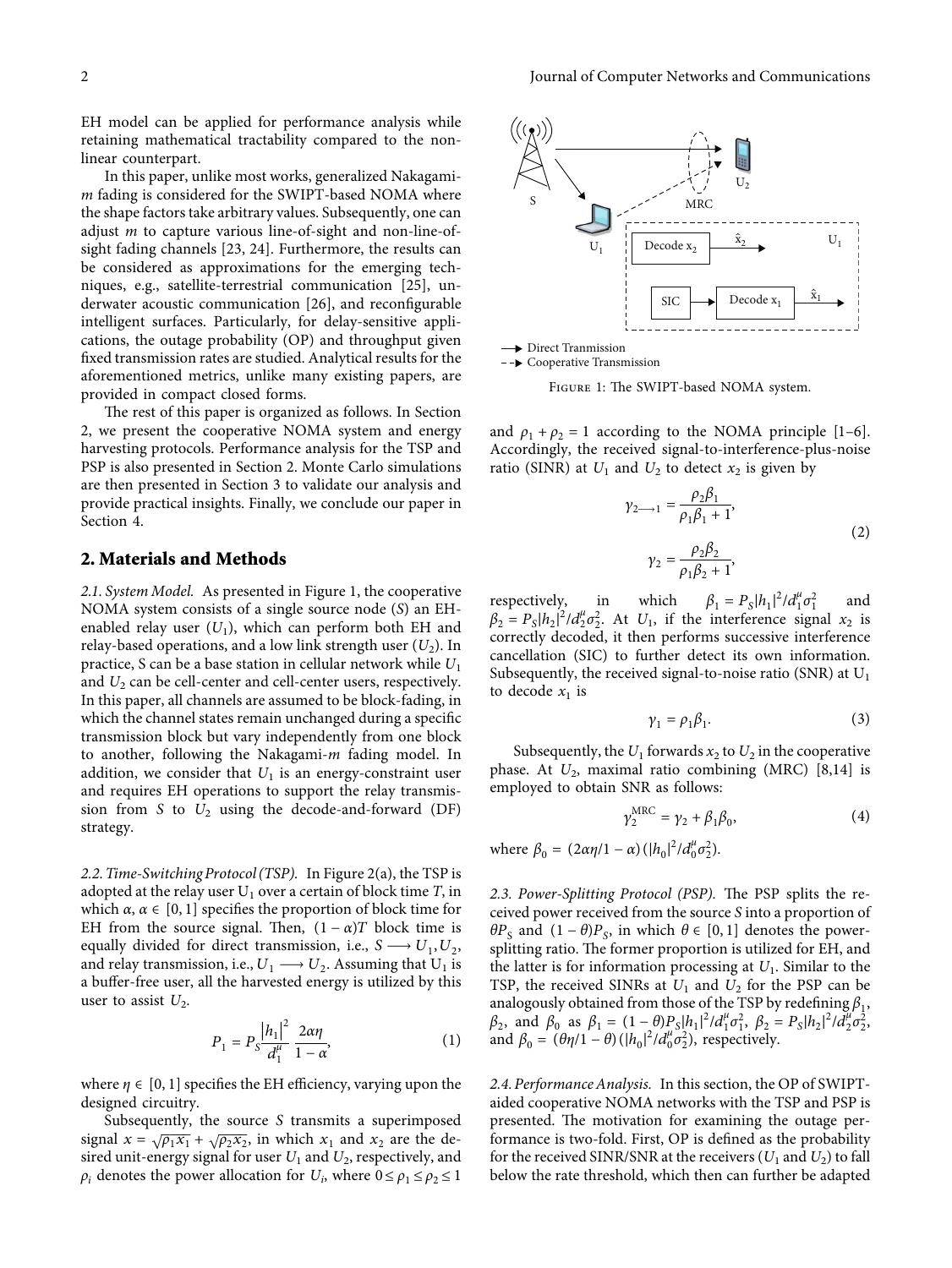<span id="page-2-0"></span>

Figure 2: Block diagram for the transmission scheme for the (a) TSP and (b) PSP.

for examining the throughput in delay-sensitive networks. Furthermore, OP can be viewed as the performance bound for bit error rate (BER) analysis, another important performance metric, with an optimal coding scheme and infinite block length [\[23\]](#page-6-0).

The OP at the  $U_2$  is defined as the received SINR at this user falls below a decoding threshold, which guarantees the minimum quality-of-service (QoS) requirement for this user. In the proposed network, if the  $U_1$  successfully decodes both  $x_2$  and  $x_1$ , then it can assist the transmission from S to *U*<sup>2</sup> and the OP is defined via the received SNR from MRC receiver  $(\gamma_2^{\text{MRC}})$ ; otherwise, it is defined via the received SINR during the first information transmission phase  $(\gamma_2)$ . Mathematically speaking, the OP at  $U_2$  is

$$
OP_2 = \Pr(\gamma_{2\to 1} \ge \tau_2, \gamma_1 \ge \tau_1) \Pr(\gamma_2^{\text{MRC}} < \tau_2) + \Pr(\gamma_{2\to 1} < \tau_2 \text{ or } \gamma_1 < \tau_1) \Pr(\gamma_2 < \tau_2),
$$
 (5)

where  $\tau_i = 2^{2R_i/(1-\alpha)} - 1$  for the TSP and  $\tau_i = 2^{2R_i} - 1$  for the PSP and  $R_i$  (bps/Hz) is the target rate for  $x_i$ , for  $i = 1, 2$ .

Without loss of generality, let  $\Omega_i = \mathbb{E}[\beta_i]$ , where  $\Omega_1 = P_S d_1^{-\mu}/\sigma_1^2$ ,  $\Omega_2 = P_S d_2^{-\mu}/\sigma_2^2$  and  $\Omega_0 = (2\alpha \eta/1 - \alpha) d_0^{-\mu}/\sigma_2^2$ for the TSP and  $\Omega_1 = (1 - \theta)P_S d_1^{-\mu} / \sigma_1^2$ ,  $\Omega_2 = P_S d_2^{-\mu} / \sigma_2^2$  and  $\Omega_0 = (\eta \theta/1 - \theta) d_0^{-\mu} / \sigma_2^2$  for the PSP. In addition, the CDFs and PDFs of  $\beta$ *i* are modelled as

$$
F_{\beta_i}(x) = 1 - \frac{1}{\Gamma(m_i)} \Gamma\left(m_i, \frac{m_i}{\Omega_i} x\right), \quad x > 0,
$$
  

$$
f_{\beta_i}(x) = \frac{1}{\Gamma(m_i)} \left(\frac{m_i}{\Omega_i}\right)^{m_i} x^{m_i - 1} \exp\left(-\frac{x m_i}{\Omega_i}\right), \quad x > 0,
$$
 (6)

where  $\Gamma(x)$  denotes the Gamma function [[27](#page-6-0)] and  $\Gamma(a, x)$  =  $\int_{x}^{\infty} t^{a-1} e^{-t} dt$  is the upper incomplete Gamma [[27](#page-6-0)], equation (8.350.1). It is noted that the Nakagami-*m* distribution models consider line-of-sight components with  $m_i$  as an integer.

**Theorem 1.** *The OP at*  $U_2$  *can be expressed in closed form as follows:*

$$
OP_{2} = F\beta_{1} \left( \max\left(\frac{\tau_{2}}{\rho_{2} - \tau_{2}\rho_{1}}, \frac{\tau_{1}}{\rho_{1}}\right) \right) F\beta_{2} \left(\frac{\tau_{2}}{\rho_{2} - \tau_{2}\rho_{1}}\right) + \left(1 - F_{\beta_{1}} \left(\max\frac{\tau_{2}}{\rho_{2} - \tau_{2}\rho_{1}}, \frac{\tau_{1}}{\rho_{1}}\right) \right)
$$
  

$$
\sum_{k=1}^{K} F_{\beta_{1}\beta_{2}} \left(\frac{K - k + 1}{K} \tau_{2}\right) \left(F_{\gamma_{2}} \left(\frac{k}{K} \tau_{2}\right) - F_{\gamma_{2}} \left(\frac{k - 1}{K} \tau_{2}\right)\right).
$$
 (7)

 $\rho_2 > \tau_2 \rho_1$ , otherwise *OP*<sub>2</sub>=1, *K* denotes the number of staircases representing the accuracy of the abovementioned analytical result, and

$$
F_{\gamma_2}(x) = \begin{cases} F_{\beta_2} \left( \frac{\tau_2}{\rho_2 - \rho_1 x} & \frac{\rho_2}{\rho_1} > x, \\ & \\ 1, & \text{otherwise,} \end{cases}
$$
 (8)

$$
F_{\beta_1\beta_0}(\beta) = \frac{1}{\Gamma(m_0) - \Gamma(m_1)} G_{1,3}^{2,1} \left( \frac{m_0 m_1}{\Omega_0 \Omega_1} \beta \Big|_{m_0, m_1, 0}^1 \right). \tag{9}
$$

*Proof.* See Appendix. □

*Remark 1.* The introduced theorem can be applied over various fading channels since (7) and (8) are expressed directly via the CDF of  $\beta_1$  and  $\beta_2$ . The main challenge is to derive that of *β*0*β*1. However, squared Nakagami-m distribution, i.e., Gamma distribution, is a Pareto type II distribution and can be adopted to fit various complex distributions. In other words, the theorem can be applied to study the performance of various networks such as Rician-shadowed [\[25\]](#page-6-0) and  $\kappa - \mu$ -shadowed fading with the help of the work in [[26](#page-6-0)].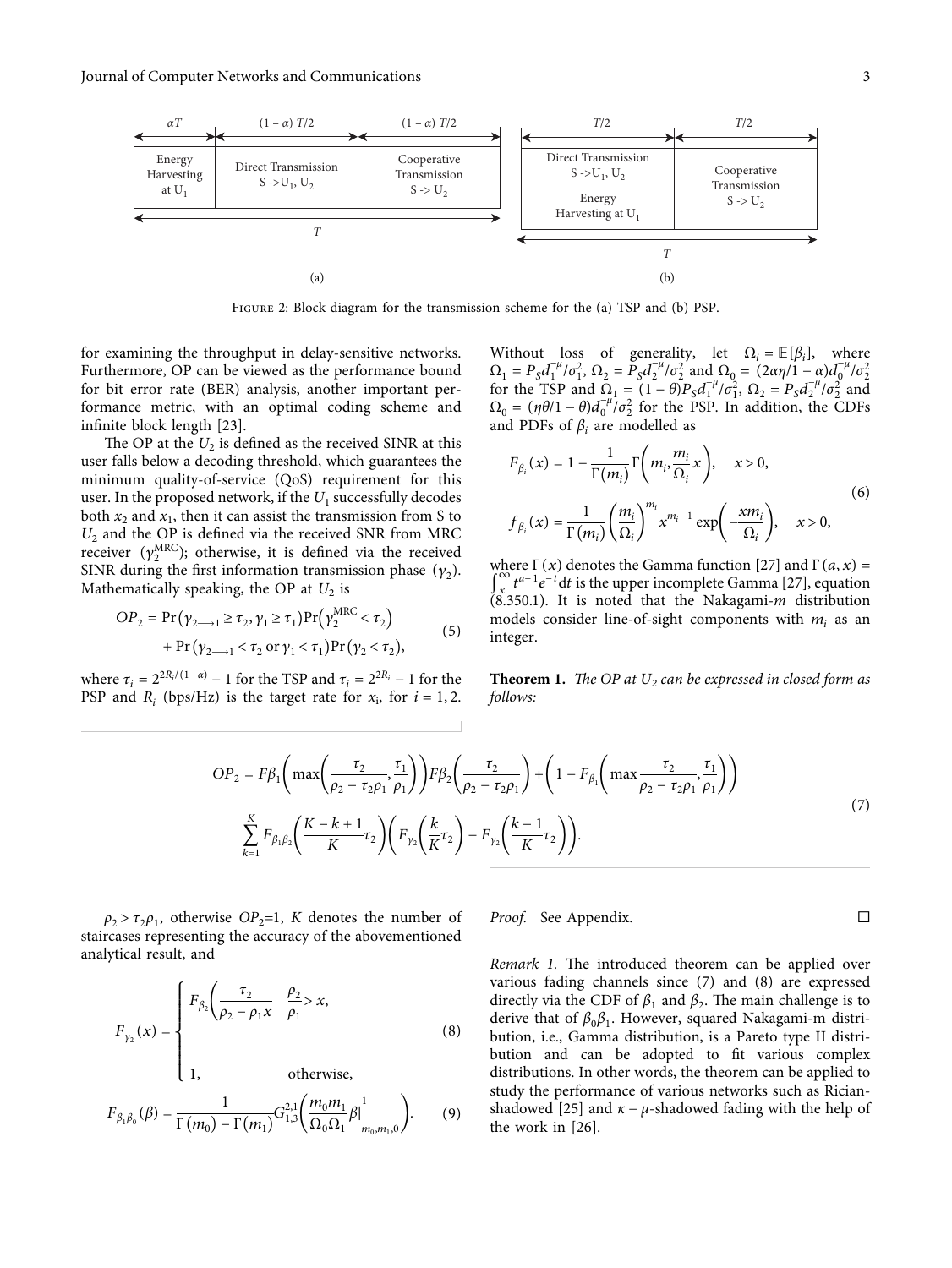<span id="page-3-0"></span>Consequently, the throughput of  $x_2$  for the network adopting the TSP and PSP is given by

$$
T_2 = \frac{1 - \alpha}{2} (1 - OP_2) \log_2 (1 + \tau_2),
$$
  
\n
$$
T_2 = \frac{1}{2} (1 - OP_2) \log_2 (1 + \tau_2).
$$
\n(10)

respectively.

*2.5. Nonlinear Energy Harvesting.* In the previous section, the linear EH model is adopted. In practice, the harvested power  $(P_1)$  is a nonlinear function of the input energy and is bounded by a certain threshold [[22\]](#page-6-0). In order to capture this nonlinearity, one could replace the product  $\beta_0\beta_1$  in [\(4](#page-1-0)) with  $\widehat{\beta}_0 \widehat{\beta}_1$  given by

$$
\hat{\beta}_0 \hat{\beta}_1 \triangleq \begin{cases}\n0, & \psi \beta_1 < \overline{P}_{th}^{(1)}, \\
a_i \beta_1 \beta_0 + b_i, & \overline{P}_{th}^{(i)} < \psi \beta_1 < \overline{P}_{th}^{(i+1)}, \\
\overline{P}_{\text{max}} \frac{\beta_0}{\psi}, & \psi \beta_1 > \overline{P}_{th}^{(N)},\n\end{cases} \tag{11}
$$

where  $\psi = 2\alpha\eta/1 - \alpha$  for the TSP and  $\psi = \theta\eta/1 - \theta$  for the PSP,  $\overline{P}_{\text{max}} = P_{\text{max}} / \sigma_1^2$  is the maximum output power nor-<br>malized by noise, and  $\overline{P}_{th}^{(i)} = P_{th}^{(i)} / \sigma_1^2$ ,  $a_i$ , and  $b_i$  are the normalized thresholds, the scopes, and the intercepts for the piecewise linear EH model in [[22](#page-6-0)].

#### **3. Results and Discussion**

In this section, the derived analytical results are graphically presented to provide insights for the throughput at  $U_2$ . Let us assume equal noise power at each terminal  $\sigma_2^2 = \sigma_1^2 = \sigma^2$  with density −133 dBm/Hz and a bandwidth of 10MHz. In addition, the distances are set as  $d_1 = 20$  *m*,  $d_0 = 60$  *m*, and  $d_2 = (d_1^2 + d_0^2)^{1/2}$ , and the path loss exponent is set to 4. The fading severity factors are  $m_1 = 2.2$ ,  $m_0 = 1.4$ , and  $m_2 = 0.8$ . The power allocations are  $\rho_1 = 0.2$  and  $\rho_2 = 0.8$ , and the target data rates are  $R_1 = 1.5$  bits/s/Hz and  $R_2 = 0.5$  bits/s/Hz.

In Figure [3](#page-4-0), the throughput at  $U_2$  is presented as a function of EH ratios. As can be seen, the analytical result

perfectly matches the simulation results which validates our analysis. As the EH ratio increases from zero, more resources (time or power) are spent on EH, and thus, the throughput at  $U_2$  increases to its optimal values which are marked by blue stars in Figure [3](#page-4-0). However, beyond this point, the throughput at  $U_2$  then decreases as the resources for information processing at  $U_1$  are gradually depleted which results in a higher outage at this user and prevents this user from assisting  $U_2$ . There exists a floor level which is the throughput obtained by the direct transmission. For the TSP, one can see it outperforms the PSP at low harvesting ratio values.

In Figure [4](#page-4-0), the optimal throughput is obtained from an exhaustive search method by varying EH ratios with a step size of 0.001 and selecting the optimal values corresponding to a transmission power as discussed in Figure [3.](#page-4-0) It can be seen that, at high-transmit-power regimes, there exists a floor level where both the TSP and PSP provide similar optimal performance. In low-transmit-power regimes, the PSP performs better than the TSP, whereas they both have similar performance with higher transmit power, i.e., beyond 20 dBm. In addition, one can observe that the linear EH model provides a prominent bound for the nonlinear EH model where similar throughput can be observed at the high-transmission-power regime.

## **4. Conclusions**

This paper studies the application of SWIPT to NOMA systems under Nakagami-*m* fading environments with arbitrary shapes. The analytical results of outage probabilities and system throughput are presented in tractable closedform expressions which are then validated by Monte Carlo simulation. The TSP-based system requires fewer resources to obtain optimal performance compared to the PSP-based system. In terms of optimal throughput, the PSP outperforms the TSP in the low-transmit-power regime but provides similar throughput as the TSP in the high-transmitpower regime.

#### **Appendix**

Let us rewrite the OP as  $U_2$ :

$$
OP_{2} = \underbrace{Pr\left(\frac{\rho_{2}\beta_{1}}{\rho_{1}\beta_{1} + 1} \geq \tau_{2}, \rho_{1}\beta_{1} \geq \tau_{1}\right)}_{\Xi_{1}} \underbrace{Pr\left(\gamma_{2} + \beta_{1}\beta_{0} < \tau_{2}\right)}_{\Xi_{2}} + \underbrace{Pr\left(\frac{\rho_{2}\beta_{1}}{\rho_{1}\beta_{1} + 1} < \tau_{2} \text{ or } \rho_{1}\beta_{1} < \tau_{1}\right)}_{\Xi_{3}} \underbrace{Pr\left(\gamma_{2} < \tau_{2}\right)}_{\Xi_{4}}.
$$
\n(A.1)

The probability  $E_1$  can be further derived as

$$
\Xi_1 = \Pr\left(\beta_1 \ge \frac{\tau_2}{\rho_2 - \tau_2 \rho_1}, \beta_1 \ge \frac{\tau_1}{\rho_1}\right) = 1 - F_{\beta_1}\left(\max\left(\frac{\tau_2}{\rho_2 - \tau_2 \rho_1}, \frac{\tau_1}{\rho_1}\right)\right), \quad \frac{\rho_2}{\rho_1} > \tau_2.
$$
\n(A.2)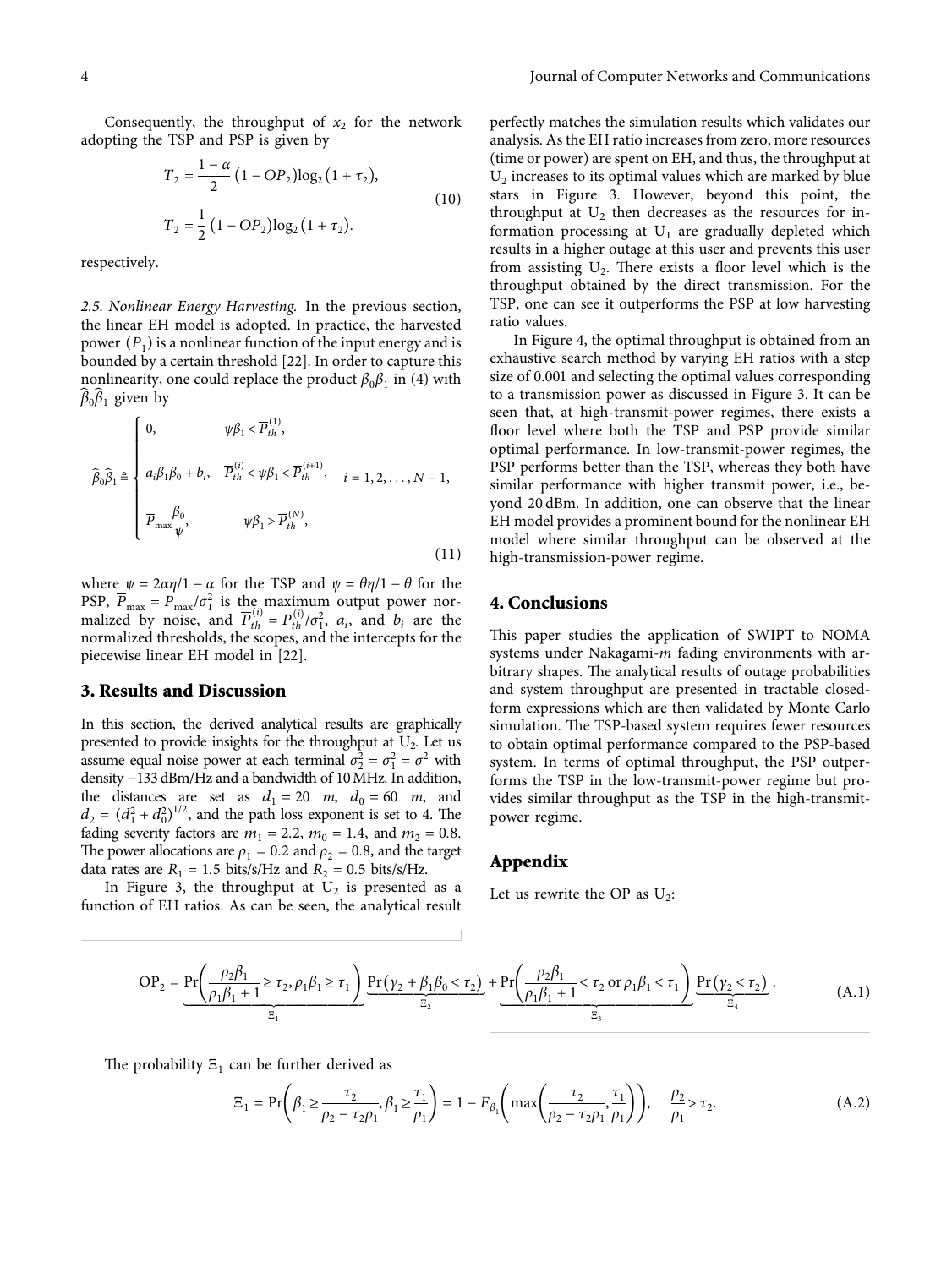<span id="page-4-0"></span>

FIGURE 3: The throughput at  $U_2$  versus the EH ratios and transmit power.



Figure 4: Optimal throughput versus the transmit power at the source node.

It can be noticed that  $\Xi_3 = 1 - \Xi_1$ ; thus, we need to analyze the remaining probabilities  $\Xi_2$  and  $\Xi_4$ . The second probability,  $E_2$ , can be expressed via  $\gamma_2$  and  $\beta_1\beta_0$  as

$$
E_{2} = \int_{0}^{\tau_{2}} f_{\gamma_{2}}(x) \int_{0}^{\tau_{2}-x} f_{\beta_{1}\beta_{0}}(y) dy dx,
$$
  
\n
$$
\stackrel{(a)}{=} \sum_{k=1}^{K} \int_{k-1/K\tau_{2}}^{k/K\tau_{2}} f_{\gamma_{2}}(x) dx \int_{0}^{K-k+1/K\tau_{2}} f_{\beta_{1}\beta_{0}}(y) dy,
$$
  
\n
$$
= \sum_{k=1}^{K} \left( F_{\gamma_{2}} \left( \frac{k}{K} \tau_{2} \right) - F_{\gamma_{2}} \left( \frac{k-1}{K} \tau_{2} \right) \right) F_{\beta_{1}\beta_{0}} \left( \frac{K-k+1}{K} \tau_{2} \right).
$$
\n(A.3)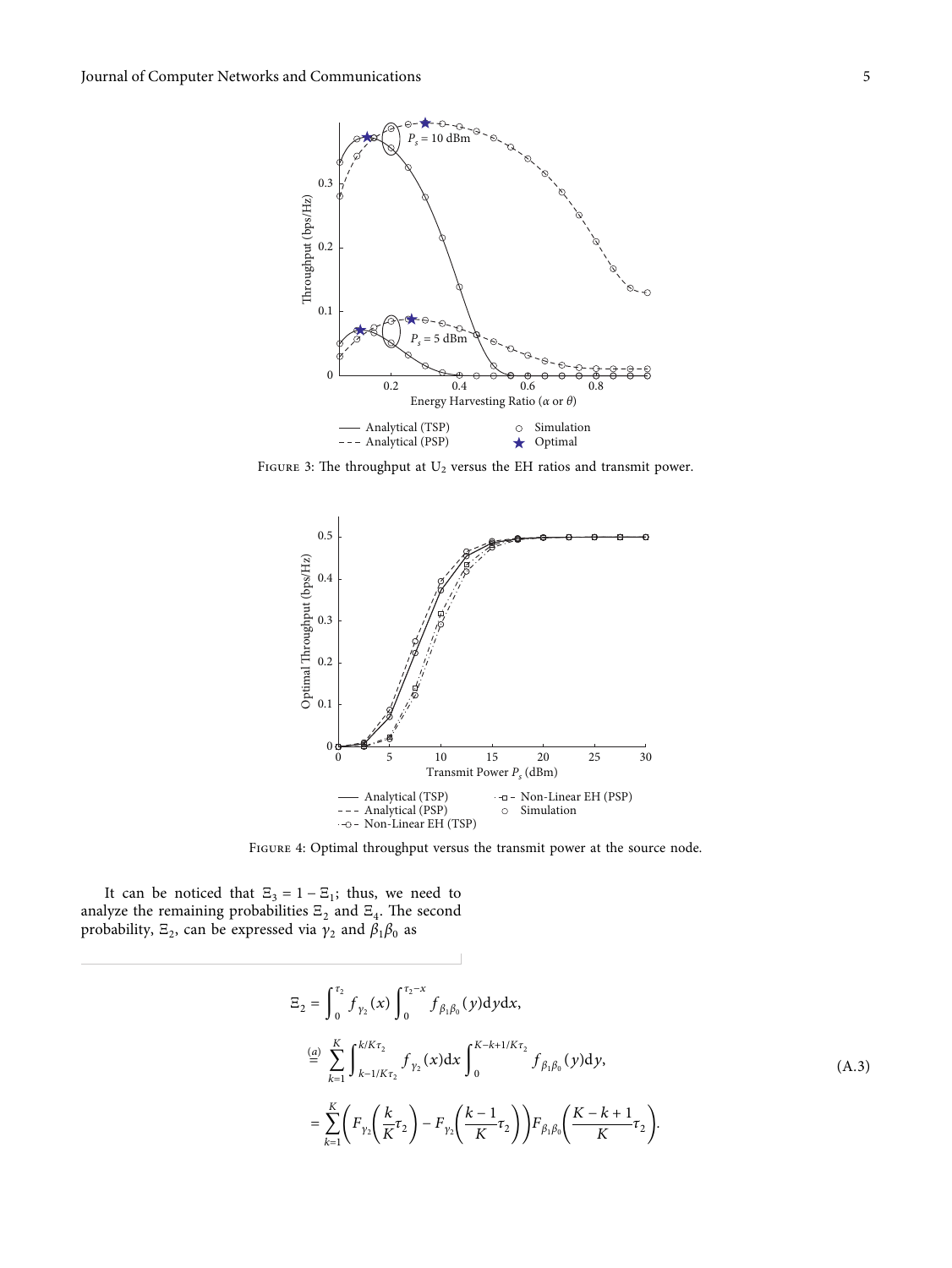<span id="page-5-0"></span>In ([A.3\)](#page-4-0),  $F_{\gamma_2}(x)$  and  $F_{\beta_1\beta_0}(x)$  denote the CDF of  $\gamma_2$  and *β*1*β*0, respectively, and (*a*) is obtained by using the *K*-step staircase approximation in [[28\]](#page-6-0). First, the CDF  $F_{\gamma_2}(x)$  can be derived straightforward as shown in Theorem [1](#page-2-0).  $\beta_1\beta_0$  is a product of two Gamma random variables  $\beta_0$  and  $\beta_1$  with shapes  $m_0$  and  $m_1$  and variances  $\Omega_0$  and  $\Omega_1$ , respectively; thus, its CDF is given by [\[29\]](#page-6-0)

$$
F_{\beta_1 \beta_0}(\beta) = \frac{1}{\Gamma(m_0)\Gamma(m_1)} G_{1,3}^{2,1} \left( \frac{m_0 m_1}{\Omega_0 \Omega_1} \beta \Big|_{m_0, m_1, 0}^{1} \right). \tag{A.4}
$$

Finally, the last probability  $\Xi_4$  is, by definition, the CDF of  $γ_2$  measured at  $τ_2$ , i.e.,  $F_{γ_2}(τ_2)$ . By the foregoing results, the OP at  $U_2$  can be obtained by Theorem 1.

#### **Data Availability**

No data were used to support this study.

## **Conflicts of Interest**

The authors declare no conflicts of interest regarding the publication of this paper.

## **Authors' Contributions**

T.-L. Nguyen and N. V. Vinh carried out the analysis and obtained numerical results. D.-H. Ha developed the system model and idea. P. T. Tin improved the majority of the writings.

## **Acknowledgments**

This research was supported by Industrial University of Ho Chi Minh City (IUH) under grant no. 72/HD-DHCN.

## **References**

- [1] Y. Saito, A. Benjebbour, Y. Kishiyama, and T. Nakamura, "System-level performance evaluation of downlink non-orthogonal multiple access (NOMA)," in *Proceedings of the IEEE Annual Symposium on Personal, Indoor and Mobile Radio Communications (PIMRC)*, London, UK, September 2013.
- [2] M. Vaezi, R. Schober, Z. Ding, and H. V. Poor, "Non-orthogonal multiple access: common myths and critical questions," *IEEE Wireless Communications*, vol. 26, no. 5, pp. 174–180, 2019.
- [3] S. M. R. Islam, N. Avazov, O. A. Dobre, and K.-s. Kwak, "Power-domain non-orthogonal multiple access (NOMA) in 5G systems: potentials and challenges," *IEEE Communications Surveys & Tutorials*, vol. 19, no. 2, pp. 721–742, 2017.
- [4] O. Maraqa, A. S. Rajasekaran, S. Al-Ahmadi, and H. Yanikomeroglu, "A survey of rate-optimal power domain NOMA with enabling technologies of future wireless networks," *IEEE Communications Surveys & Tutorials*, vol. 22, no. 4, pp. 2192–2235, 2020.
- [5] J. Zeng, T. Lv, R. P. Liu, M. Peng, C. Wang, and J. Mei, "Investigation on evolving single-carrier NOMA into multicarrier OMA in 5G," *IEEE Access*, vol. 6, pp. 48 268–48 288, 2018.
- [6] B. Li, Z. Fei, and Y. Zhang, "UAV communications for 5G and beyond: recent advances and future trends," *IEEE Internet of 'ings Journal*, vol. 6, no. 2, pp. 2241–2263, 2019.
- [7] Z. Ding, P. Fan, and H. V. Poor, "Impact of user pairing on 5G non-orthogonal multiple-access downlink transmissions," *IEEE Transactions on Vehicular Technology*, vol. 65, no. 8, pp. 6010–6023, 2016.
- [8] P.-T. Tin, T.-T. Duy, and M. Voznak, "Security-reliability analysis of NOMA-based multi-hop relay networks in presence of an active eavesdropper with imperfect eavesdropping CSI," *Advances in Electrical and Electronic Engineering*, vol. 15, no. 4, pp. 591–597, 2017.
- [9] L. R. Varshney, "Transporting information and energy simultaneously," in *Proceedings of the 2008 IEEE International Symposium on Information Theory (ISIT)*, Toronto, Canada, July 2008.
- [10] A. A. Nasir, X. Zhou, S. Durrani, and R. A. Kennedy, "Relaying protocols for wireless energy harvesting and information processing," *IEEE Transactions on Wireless Communications*, vol. 12, no. 7, pp. 3622–3636, 2013.
- [11] Y. Gu and S. Aïssa, "RF-based energy harvesting in decodeand-forward relaying systems: ergodic and outage capacities," *IEEE Transactions on Wireless Communications*, vol. 14, no. 11, pp. 6425–6434, 2015.
- [12] T.-N. Nguyen, P.-T. Tin, D.-H. Ha et al., "Hybrid TSR–PSR alternate energy harvesting relay network over Rician fading channels: outage probability and SER analysis," *Sensors*, vol. 18, no. 11, Article ID 3839, 2018.
- [13] P.-T. Tin, M. Tran, T.-N. Nguyen, and N.-T. Long, "System performance analysis of hybrid time power switching protocol of EH bidirectional relaying network in amplify-and-forward mode," *Indonesian Journal of Electrical Engineering and Computer Science*, vol. 14, no. No.1, pp. 118–126, 2019.
- [14] Y. Liu, Z. Ding, M. Elkashlan, and H. V. Poor, "Cooperative non-orthogonal multiple access with simultaneous wireless information and power transfer," *IEEE Journal on Selected Areas in Communications*, vol. 34, no. 4, pp. 938–953, 2016.
- [15] H. Q. Tran, C. V. Phan, and Q. T. Vien, "Performance analysis of power-splitting relaying protocol in swipt based cooperative NOMA systems," *EURASIP Journal on Wireless Communications and Networking*, vol. 110, 2021.
- [16] Y. Ye, Y. Li, D. Wang, and G. Lu, "Power splitting protocol design for the cooperative NOMA with SWIPT," in *Proceedings of the 2017 IEEE International Conference on Communications (ICC)*, pp. 1–5, Paris, France, May 2017.
- [17] X. Li, J. Li, Y. Liu, and A. Nallanathan, "Residual transceiver hardware impairments on cooperative NOMA networks," *IEEE Transactions on Wireless Communications*, vol. 19, no. 1, pp. 680–695, 2020.
- [18] X. Li, J. Li, and L. Li, "Performance analysis of impaired SWIPT NOMA relaying networks over imperfect weibull channels," *IEEE Systems Journal*, vol. 14, no. 1, pp. 669–672, 2020.
- [19] X. Li, Q. Wang, M. Liu, H. Peng, and J. Li, "Cooperative wireless-powered NOMA relaying for B5G IoT networks with hardware impairments and channel estimation errors," *IEEE Internet of 'ings J*, vol. 8, no. 7, pp. 5453–5467, 2021.
- [20] Y. Liu, Y. Ye, H. Ding, F. Gao, and H. Yang, "Outage performance analysis for SWIPT-based incremental cooperative NOMA networks with non-linear harvester," *IEEE Communications Letters*, vol. 24, no. 2, pp. 287–291, 2020.
- [21] X. Li, H. Mengyan, Y. Liu, V. G. Menon, A. Paul, and Z. Ding, "I/Q imbalance aware nonlinear wireless-powered relaying of B5G networks: security and reliability analysis," *IEEE*